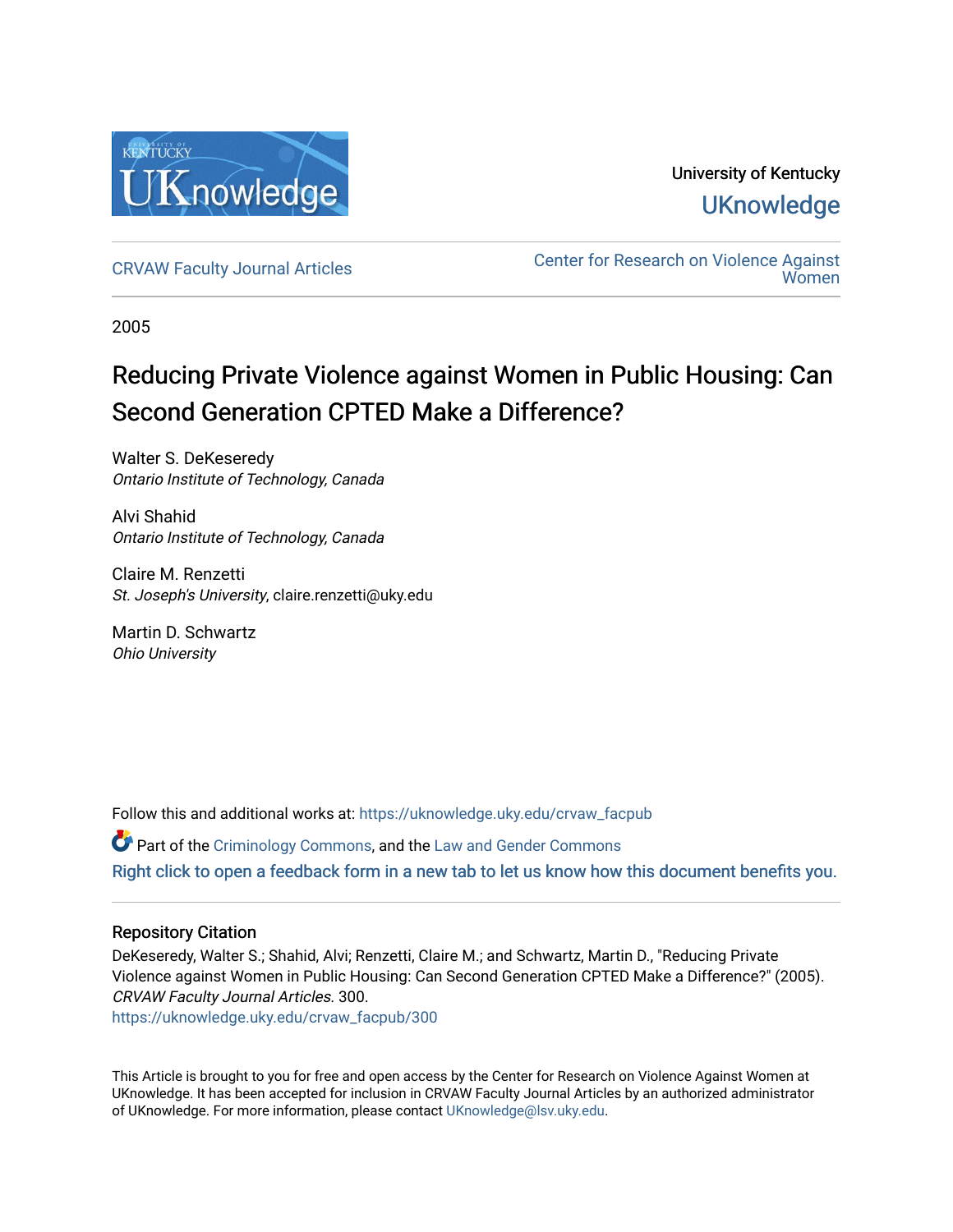## Reducing Private Violence against Women in Public Housing: Can Second Generation CPTED Make a Difference?

### Notes/Citation Information

Published in The CPTED Journal, v. 3, issue 1, p. 27-36.

The copyright holder has granted the permission for posting the article here.

Dr. Claire Renzetti had not been a faculty member of the University of Kentucky at the time of publication.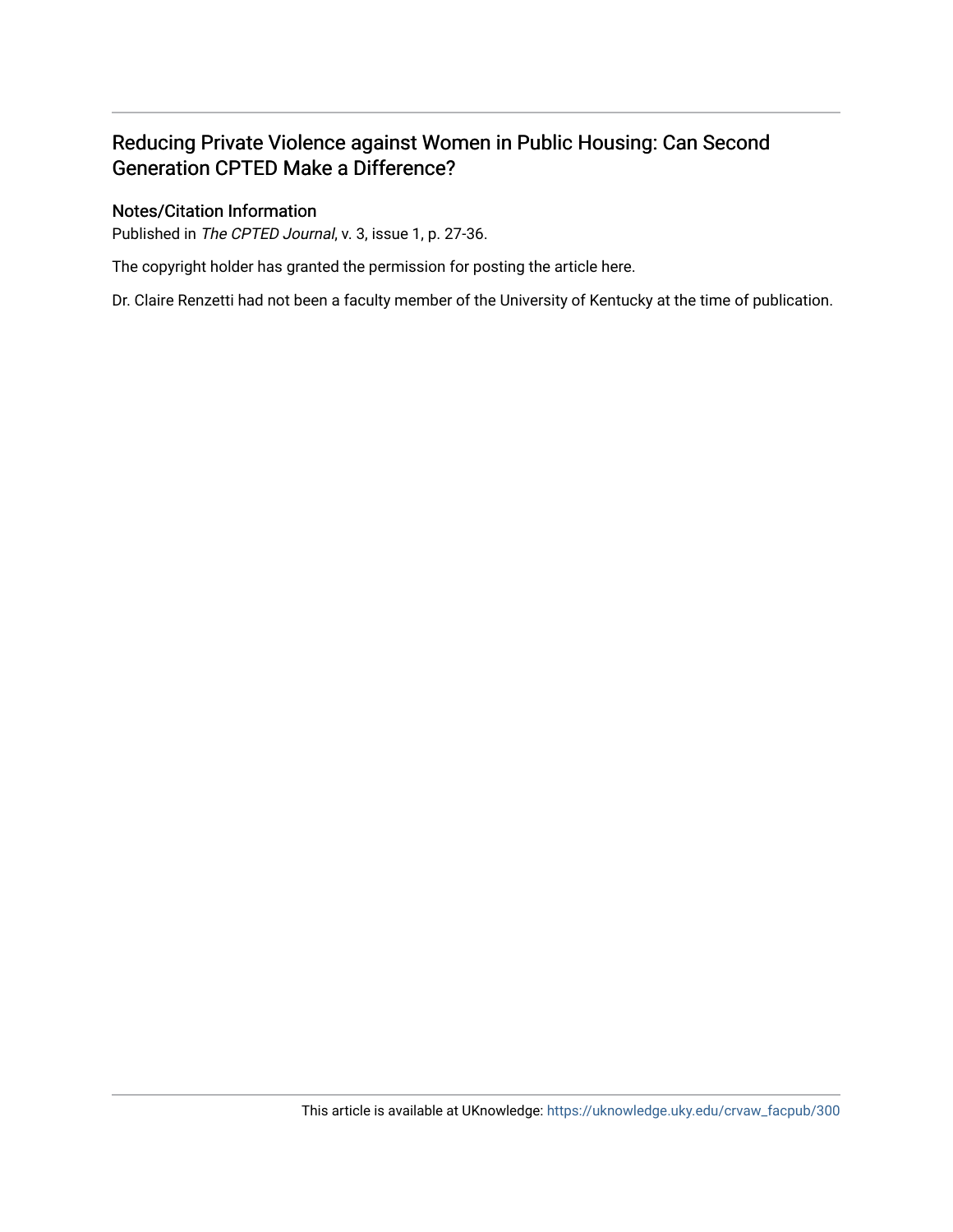# Reducing Violence

# **Reducing Private Violence Against Women in Public Housing: Can Second Generation CPTED Make A Difference?**

# Walter S. DeKeseredy, Alvi Shahid, Claire Renzetti & Martin D. Schwartzhuck

Prior to the mid-1990s, most of the information on crimes committed by and against North American urban public housing residents was produced and disseminated by journalists. The underlying presumption of most of their writings was that public housing crimes were pathological aberrations in an otherwise stable social order (DeKeseredy & Renzetti, 2004; Reiman, 2004). More recently, criminological researchers have discovered public housing sites, but their findings are similar to the journalists': street crime occurs more often in public housing than in other areas. For example, Ireland *et al*, Thornberry and Loeber (2003) found that adolescents living in Pittsburgh, Pennsylvania, public housing units are more violent than those who do not live in these dwellings.

What is to be done about reducing the high rates of crime in these socially and economically marginalized neighborhoods occasionally referred to as "cities-within-cities" (Venkatesh, 2000)? Some scholars and practitioners contend that the answer is to modify the structure of public housing<sup>1</sup>. For example, guided by the principles of First Generation CPTED (e.g., improving the territorial control people have over their buildings)<sup>2</sup>, Ireland et al. (2003) suggest that people should be moved from large housing complexes into smaller ones. Many researchers and policy makers agree that shifting people out of "fortress-like" structures into less alienating ones is a positive step (Currie, 1993). However, as pointed out by the founders of Second Generation CPTED (Saville & Cleveland, 1997), this simplistic solution alone does little, if anything, to build high levels of collective efficacy. In communities where collective efficacy is high, neighbors closely and frequently interact with each other, residents can count on their neighbors for various types of social support such as childcare, people intervene to prevent teenagers from engaging in delinquent acts, and community leaders struggle to obtain funding from governments and local businesses to help improve neighborhood conditions. Further, rates of some types of interpersonal violence committed on the streets are lower in communities where there is "social cohesion among neighbors combined with their willingness to act on behalf of the common good…." (Sampson, Raudenbush, & Earls, 1997, p. 918).

**Claire Renzetti** , Dept. of Sociology, St. Joseph's University, Philadelphia, PA 19131 USA crenzeti@sju.edu **Martin D. Schwartz** , Dept. of Sociology & Anthropology, Ohio University, Athens, OH 45701 USA schwartz@ohio.edu

**Walter S. DeKeseredy** , Faculty of Social Science, University of Ontario Institute of Technology, Oshawa, Ontario, Canada L1H 7K4 walter.dekeseredy@uoit.ca

Shahid Alvi, Faculty of Social Science, University of Ontario Institute of Technology, Oshawa, Ontario, Canada, L1H7K4 shahid.alvi@uoit.ca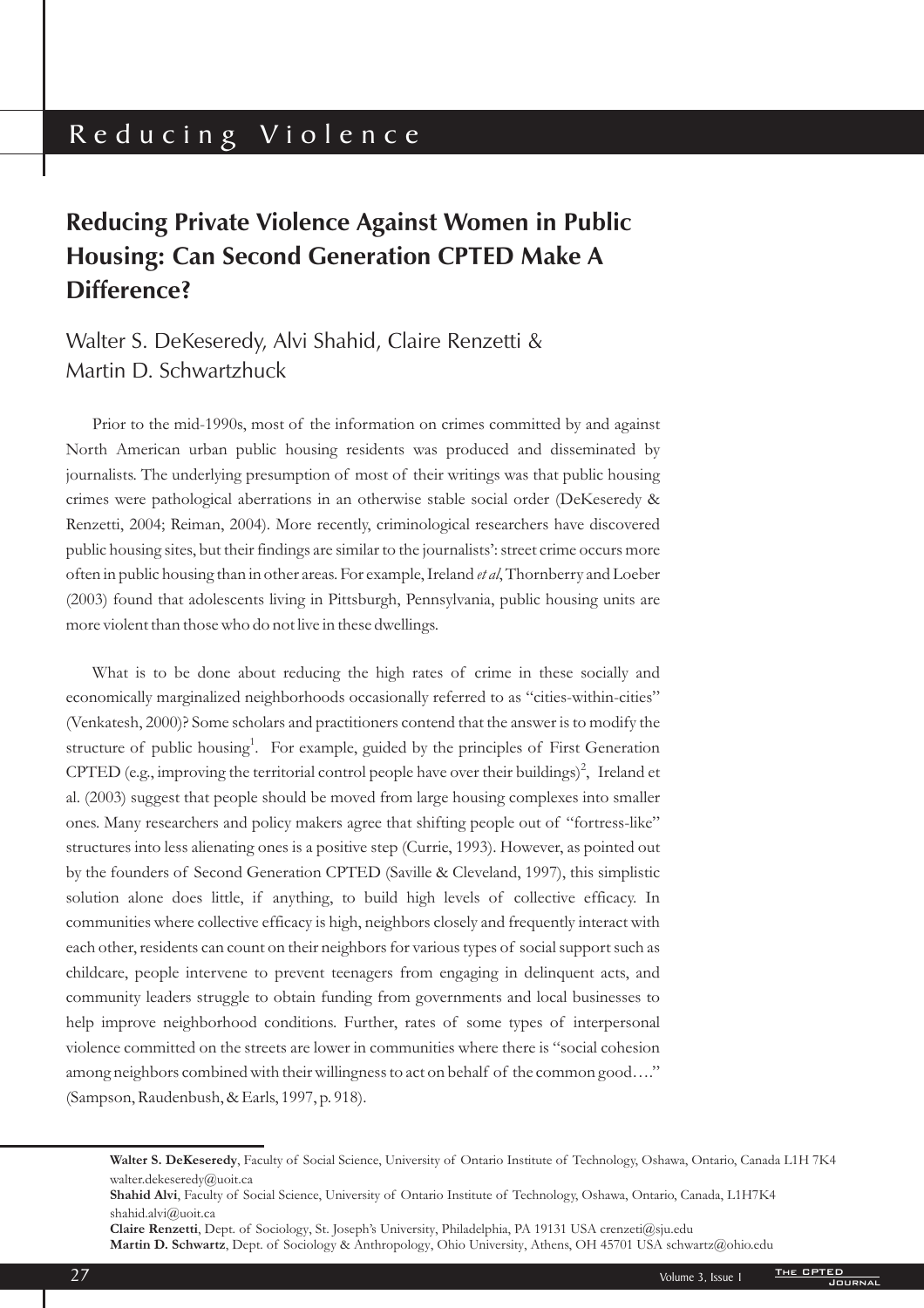Second Generation CPTED directly addresses these concerns, but focuses primarily on reducing public crimes through community capacity building. Hence, in its current form, it can hardly be considered a "holistic approach" to improving neighborhood safety because it ignores one of the most pressing social problems facing public housing residents today, that is, violence against women behind closed doors. As DeKeseredy and Renzetti (in press) ask in their critique of Ireland et al.'s (2003) policy proposals, "What about the women?" This is an important question, given that 90% of the more than 1.27 million U.S. public housing households are headed by females (U.S. Department of Housing and Urban Development,  $2000)^3$  , and that exploratory research shows that many of them are frequently and severely abused by male intimates and acquaintances.

This is not to say, though, that Second Generation CPTED has no part to play in efforts to curb wife-beating, date rape, and other variants of woman abuse. Rather, the main objective of this paper is to suggest how this approach can be modified to help reduce much pain and suffering in intimate relationships also plagued by poverty, unemployment, and host of other social ills. Before outlining our blueprint for change, it is first necessary to briefly review the extant literature on the extent of private violence against women in public housing.

## **PRIVATE VIOLENCE AGAINST WOMEN IN NORTH AMERICAN PUBLIC HOUSING**

To the best of our knowledge, only two studies were specifically designed to glean data on violence against women in North American public housing. The first was conducted in Eastern Ontario by DeKeseredy, Alvi, Schwartz and Perry (1999), and their Quality of Neighborhood Life Survey (QNLS) data show that 19.3 percent of their female respondents reported having been physically assaulted by an intimate partner in the year before the study. This incidence rate (events that occurred in a one-year time period) is much higher than those generated by major national surveys of the general population using a similar measure, including Tjaden and Thoennes' (1998) National Violence Against Women Survey (1.9%). Renzetti and Maier's (2002) qualitative study of 36 female residents of public or section 8 housing in Camden, New Jersey, also uncovered an incidence rate higher than those obtained by large-scale victimization surveys. Thirty-three percent of their female respondents were violently victimized during the year before being interviewed, and 50 percent of these assaults were committed by a husband/ex-husband, boyfriend/ex-boyfriend, or an acquaintance (e.g., a friend or neighbor). Note, too, that the results of these two studies are underestimates because of factors such as respondents' memory error, reluctance to recall traumatic experiences, fear of reprisal, and embarrassment (DeKeseredy, 1995; Schwartz, 2000; Smith, 1987, 1994). Other problems, discussed elsewhere, also contribute to underreporting, such as immigrants' or refugees' language barriers and reluctance to report events to people considered authority figures (DeKeseredy et al., 1999; DeKeseredy &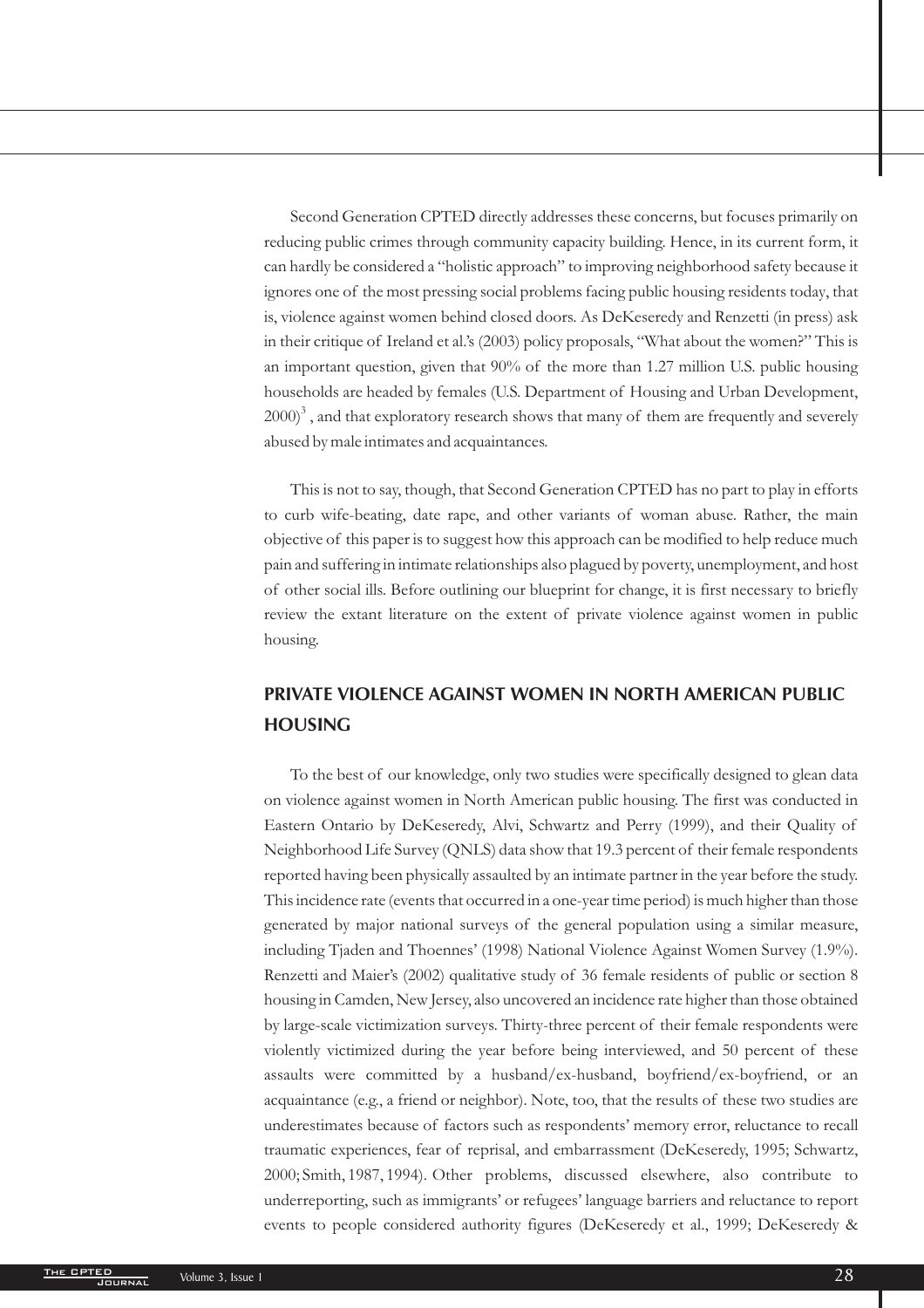Renzetti, in press). Still, the most important point to consider here is that on top of struggling to deal with the day-to-day stress of living in poverty, many female public housing residents endure a substantial amount of intimate violence. Clearly, it is now time to develop solutions, including those guided by Second Generation CPTED, that refocus attention on what happens inside public housing units (Renzetti & Maier, 2002).

## **CURBING PRIVATE VIOLENCE AGAINST WOMEN: THE PITFALLS OF SECOND GENERATION CPTED**

To create effective CPTED policies aimed at reducing private violence against women, it is first necessary to outline the key problems with gender-neutral CPTED initiatives. The first and most obvious shortcoming is that they do not focus on woman abuse behind closed doors. Second, creating a tight-knit community is an important goal, but the extant literature on Second Generation CPTED overlooks the fact that this approach can also contribute to the protection of batterers by their neighbors (Ames & Dunham, 2002; Websdale, 1998). For example, some of Renzetti and Maier's (2002) interviewees mentioned incidents in which neighbors and even security guards got offenders out of a Camden housing development before the police showed up. Moreover, many men who reside in public housing estates belong to tight-knit, all-male, patriarchal peer groups that include offenders, as well as those who encourage physical and sexual assaults on women who challenge male authority (DeKeseredy & Schwartz, 2002; Websdale, 2001). Consider, too, that many of the social interactions between men in these impoverished communities do not include designing plans to lower crime rates. Rather, since they are unemployed, these men spend much of their time together drinking and taking illicit drugs, and lamenting about patriarchal authority threatened by the disappearance of manufacturing jobs, "uppity women who don't know their place" and the increasing number of women refusing to live with men who cannot financially contribute to the well-being of a household (Bourgois, 1995; Conway, 2001; DeKeseredy, Alvi & Schwartz, 2004).

Related to this problem is that while many members of a community are deeply committed to eliminating public crime and are willing to intervene for the common good in public settings, sizeable proportions believe that what goes on behind closed doors is "none of their business" or is just a "domestic dispute." Further, many abused women have no faith in their public housing neighbors and do not count on them because they are often a source of other problems (they deal drugs, play their music too loud, etc.) As one woman told Renzetti and Maier (2002, p. 59), "My neighbors tend to be more screwed up than me." Moreover, regardless of whether abused women frequently interact publicly or privately with neighbors, some hide their experiences or do not seek informal intervention because of shame, embarrassment, fear of reprisal, or because they might lose their public housing lease according to the "One strike and you're out" initiative signed by President Clinton on March 28, 1996 (Renzetti, 2001). Under this law, physical abuse itself may result in eviction of the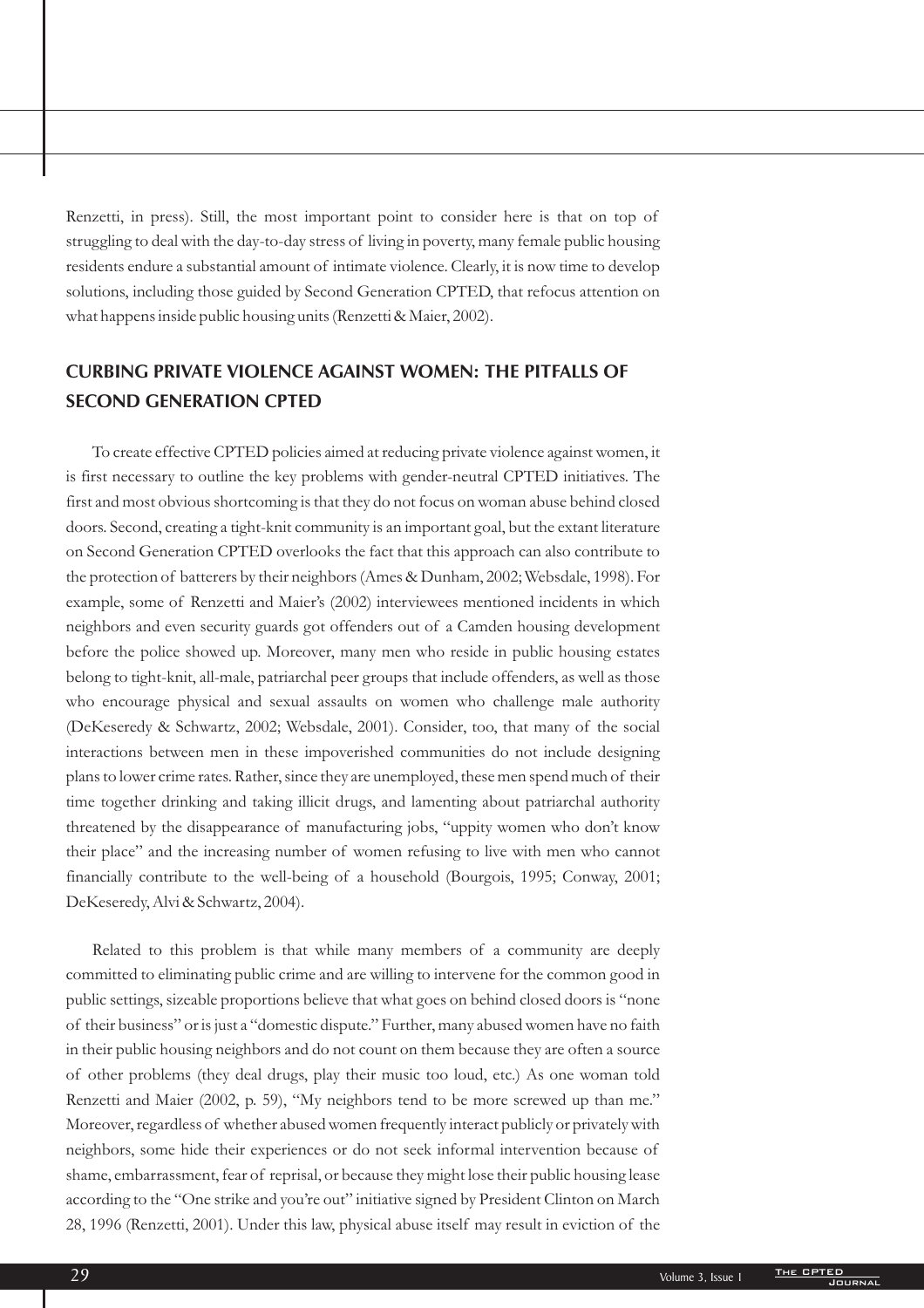victim, given that some courts have interpreted the lease term "control" to mean that tenants control who has access to their housing units (Hellegers, 1999). One Strike also deters victims' neighbors from calling the police on their behalf for fear of helping to evict them. In sum, then, for the above and other reasons, implementing Second Generation CPTED strategies that ignore highly injurious gender relations is like using "a bandage…to cover up a heart attack" (Cleveland & Saville, 2003a). Still, all is not lost. Indeed, the four main strategies that comprise Second Generation CPTED can be modified to deal with the gender-related problems identified here. These approaches are: community culture; connectivity; community threshold; and social cohesion (Brassard, 2003; Cleveland & Saville, 2003b). It is to these strategies that we turn to next.

#### **CREATING A GENDER SENSITIVE SECOND GENERATION CPTED**

Before any of the suggestions raised here can be implemented, public housing communities, those who manage them, politicians, social service providers, and criminal justice officials must first publicly announce that private violence against women is a major problem and that a holistic, integrated community approach is needed to curb it. This requires political will and public education, as well as "the shedding of self-serving professional prejudices that currently separate system groups" (Bowker, 1998, p. 14). Once this goal is achieved, then the following initiatives are necessary to promote the creation of "domestic violence free homes" similar to those found in some subsidized housing projects located in Jackson's Point, Ontario (Ellis & DeKeseredy, 1996).

#### **Community Culture**

This approach calls for the creation of a "shared history in a neighborhood" through the use of festivals, sporting events, music and art (Cleveland & Seville, 2003b). Sometimes referred to as "placemaking" (Adams & Goldbard, 2001), this initiative should also involve the use of plays, concerts, and paintings that send out powerful messages to public housing residents about the pain and suffering caused by violence against women. Such cultural work, including designing tee shirts to memorialize women's victimization, could be done in local parks or community centers with the assistance of a diverse range of public housing residents. Plays, art displays, and other elements of placemaking should also be situated in nearby shopping centers.

Graffiti, although offensive to many people, can be constructive and contribute to placemaking. For example, Ohio University in Athens maintains a concrete wall where students are allowed to paint pictures and murals and write political messages aimed at promoting social justice. There, you will often see statements such as "Stop Rape" and "Let's Take Back the Night." Defined by some young people and scholars as "signpainting," such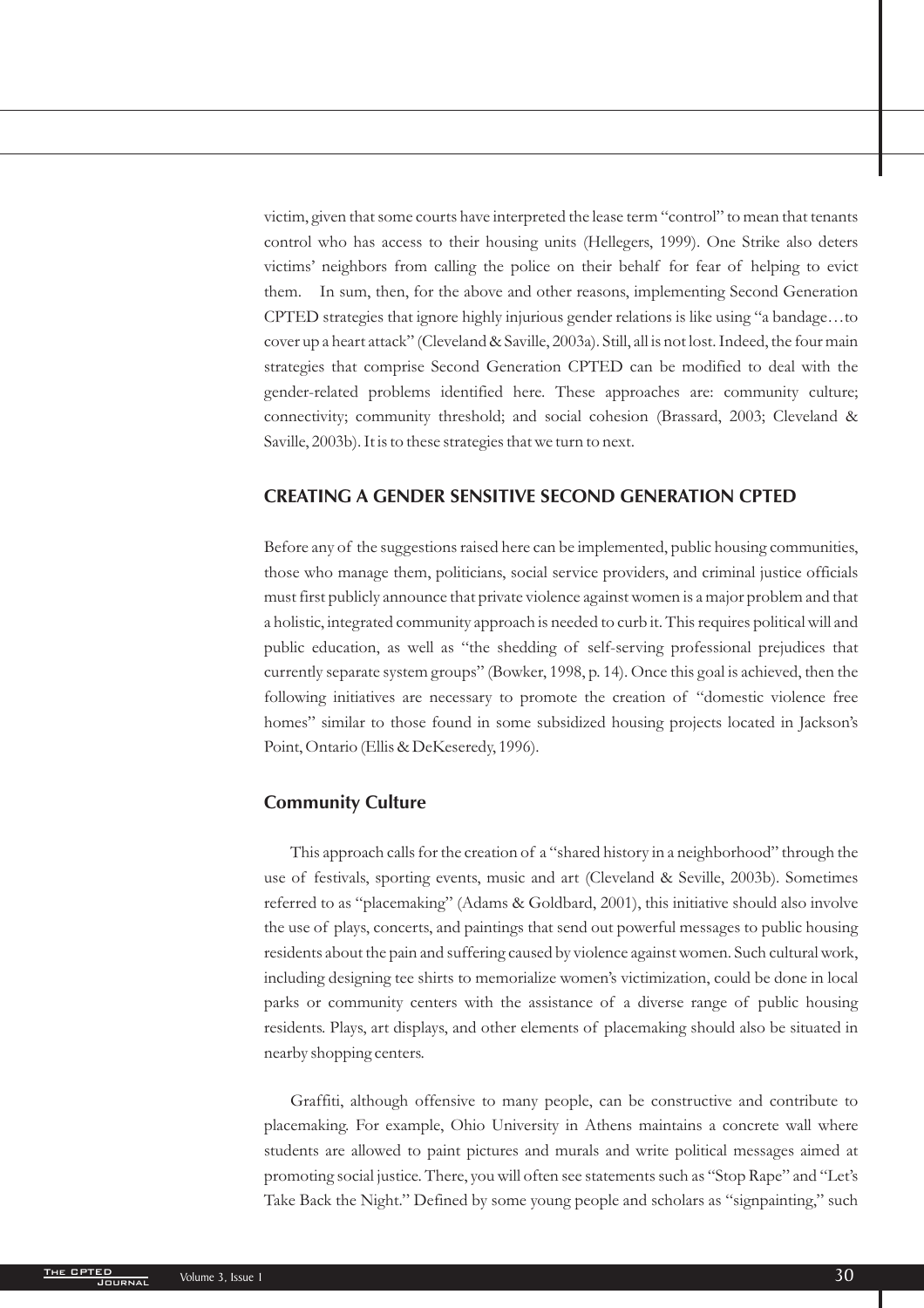art work could be done on a wall deemed fit by public housing residents and authorities, and it would increase the visibility and legitimacy of young and old artistic members of the community $\sp4$ . Perhaps, too, artists could be paid for their work with cash or in the provision of spray paint because many of them are in desperate need of money (Ferrell, 1993).

#### **Connectivity**

Public housing residents, like other people, need to connect with members of other communities, as well as groups within their neighborhoods (Cleveland & Saville, 2003b). However, many abused women suffer from social and geographic isolation (Renzetti & Maier, 2002). This problem is not, of course, restricted to public housing tenants. Indeed, many abused women in more affluent communities are unable to socialize with people in and outside their neighborhoods. Thus, it is also necessary to build easily accessible women's centers in public housing communities or very close to them. The creation of these safe places should be done with the support of the private and public sectors, and they do not have to focus only on issues related to abuse. For example, women's centers could offer educational programs aimed at training unemployed women for jobs contributing to their economic independence. Artistic events and other social activities should also be organized there, as well as the provision of daycare, which gives women time to seek jobs or to get a brief reprieve from the pressures of child rearing (DeKeseredy, Alvi, Schwartz, & Tomaszewski, 2003).

Most men do not beat or rape female intimates and sizeable portions of them are eager to eliminate woman abuse. Still, regardless of where they live, most anti-sexist men do not socialize with other males who are concerned about enhancing women's safety (DeKeseredy, Schwartz, & Alvi, 2000). Thus, formal pro-feminist men's organizations such as the National Organization of Men Against Sexism (NOMAS) should be invited to hold town hall meetings in community centers where pro-feminist men can get together and develop individual and collective strategies to reduce woman abuse such as the following:

- protesting and boycotting strip clubs, bars with live sex shows, and "adult" stores that rent or sell pornography;
- confronting men who make sexist jokes and who abuse their female partners;  $\blacksquare$
- supporting and participating in woman abuse awareness programs; Ë
- actively listening to women and reading literature on their issues, problems, and concerns (Funk, 1993; Johnson, 1997; Thorne-Finch, 1992).  $\blacksquare$

Men's groups can also discuss how and where male members can apply for jobs, effective job interview strategies, and ideas for opening or running a small local business. Initiatives such as these bring public housing residents together "in common purpose" (Cleveland & Saville, 2003b) and connect them with outside groups that can help them acquire financial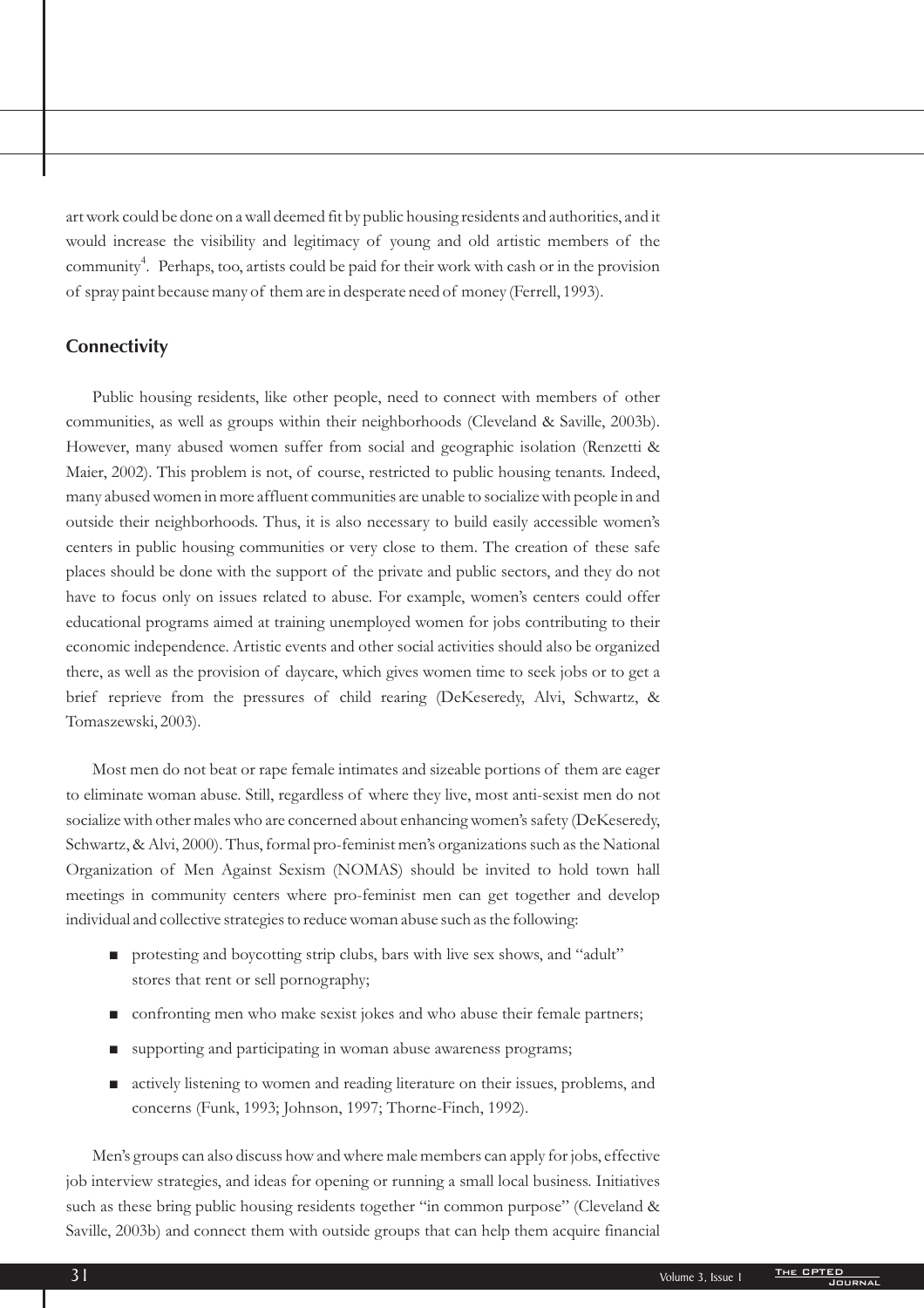and other forms of support for their peacemaking efforts. Outside groups also help public housing residents avoid reinventing the wheel. For example, established women's groups and male anti-sexist collectives located in other communities can offer public housing residents existing sets of best practices that can be tailored to meet their needs and quickly implemented at little or no financial cost.

### **Community Threshold**

Fear of crime in public places influences many women to stay indoors, which precludes their obtaining knowledge about services available to abused women and developing social ties with neighbors who might be willing to informally confront the men who assault them inside their homes. Neighborhood disorder (e.g., vandalism, garbage on the streets, noise, etc.) is a powerful determinant of women's fear of crime in public housing and does not always need to be dealt with by a massive police presence or architectural tinkering (Alvi, Schwartz, DeKeseredy, & Maume, 2001). In fact, a key finding of Sampson et al.'s (1997) studies of collective efficacy is that community threshold can be enhanced and violent crimes can be reduced in neighborhoods of concentrated disadvantage when neighborhoods band together for informal social control and to pool their collective power to extract such resources as garbage collection and housing code enforcement. For example, high-tech security devices not only do not reduce crime in public housing, but also provide one more expensive item to vandalize (James, 1997). However, as is the case in Melbourne, Australia, provisions for tenant empowerment had a major effect on both crime and fear. When a responsive management system is put into place (including tenant management) and combined with tenant decision-making in security measures, sharp reductions in women's fear of public places are possible.

Thus, strategies aimed at reducing women's fear, increasing perceptions of safety in public housing estates, and making women feel comfortable leaving their homes do not require a major criminal justice response. Instead, they may involve tenant empowerment around issues related to garbage, noise, vandalism, and people who drink and do drugs in public places (Alvi et al., 2001).

#### **Social Cohesion**

Second Generation CPTED studies show that teaching positive communication skills and conflict resolution enhances neighborhood cohesiveness (Gilligan, 2001; Saville & Clear, 2000). To reduce private violence against women, then, schools located near public housing estates should build empathy into the curriculum through constant attention to the intersections of race, gender, and class, and require students to take on the role or point of view of the "other" (Connell, 1995; DeKeseredy et al., 2000; Messerschmidt, 2000). Further, workshops could be given in local schools or public housing community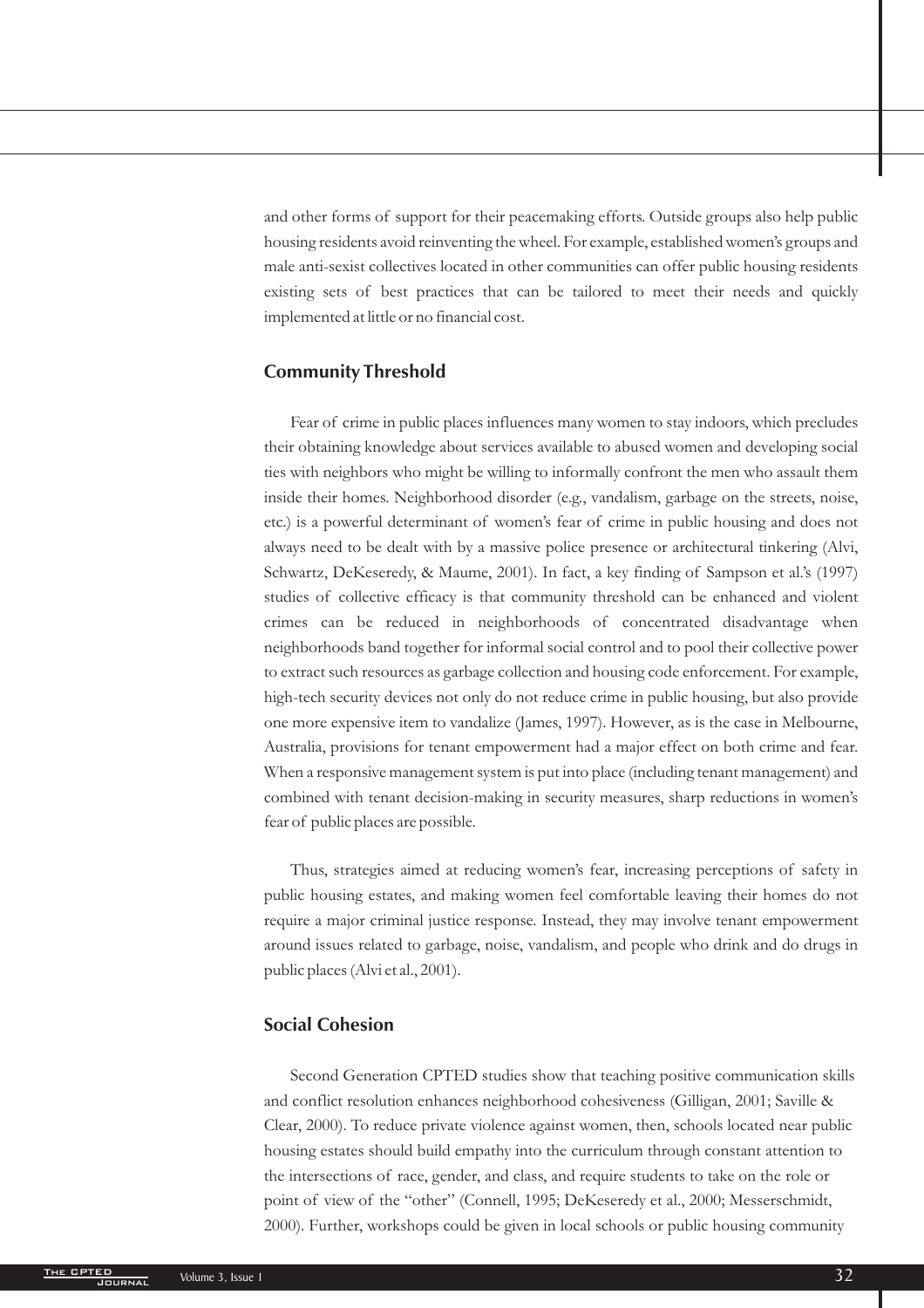centers designed specifically to train people what to do when confronted with male-tofemale violence on the street and behind closed doors. Participants should also be taught how to support victims, to seek help in appropriate ways, and to work to help abusive men become peaceful (Hazler, 1996). For example, prisons across the country are now using violent offenders to train guard dogs, under the theory that providing a dependent animal that gives love and attention will help offenders empathize with others. Public housing communities might consider such imaginative ideas.

#### **CONCLUSIONS**

As Holzman, Hyatt and Dempster (2001, p. 682), correctly point out, "The fundamental nature of our approach to crime prevention needs to change if public housing spaces are to be made safer." Of course, architectural design and location play a role in reducing private violence against women, but only if they are combined with gender-sensitive Second Generation CPTED policies recommended here (Raphael, 2001). However, such solutions are likely to be undermined by existing laws that should be immediately removed, such as One Strike.

Although it is important to rethink the legal response to private crime in public housing and to develop community-based informal crime prevention strategies guided by Second Generation CPTED, these approaches should not be viewed as substitutes for economic strategies and public spending. To nourish public housing communities and to develop those rich in collective efficacy, or a community's capacity to sustain itself, stable, quality jobs and effective social programs are necessary (Currie, 1985; DeKeseredy, 2000; Wilson, 1996). Moreover, affordable public transportation should be located near public housing districts so that people can connect with outside groups and have easier access to employment (Jargowsky, 1997). Affordable and reliable public transportation will also reduce traffic congestion, the number of traffic accidents, and pollution levels. Still, using public transportation should not involve multiple transfers because they will only increase travel time to and from low paying jobs and create scheduling problems for parents who have to travel to and from child care providers.

Regardless of sufficient political will and money, it takes time to construct public transportation. Therefore, in the meantime, as in Chicago, privately subsidized car- and vanpool networks should be created to transport people to their jobs or potential places of employment (Wilson, 1996), a strategy that churches and other places of worship could also participate in (DeKeseredy et al., 2003).

Will the progressive solutions advanced here, including tailoring Second Generation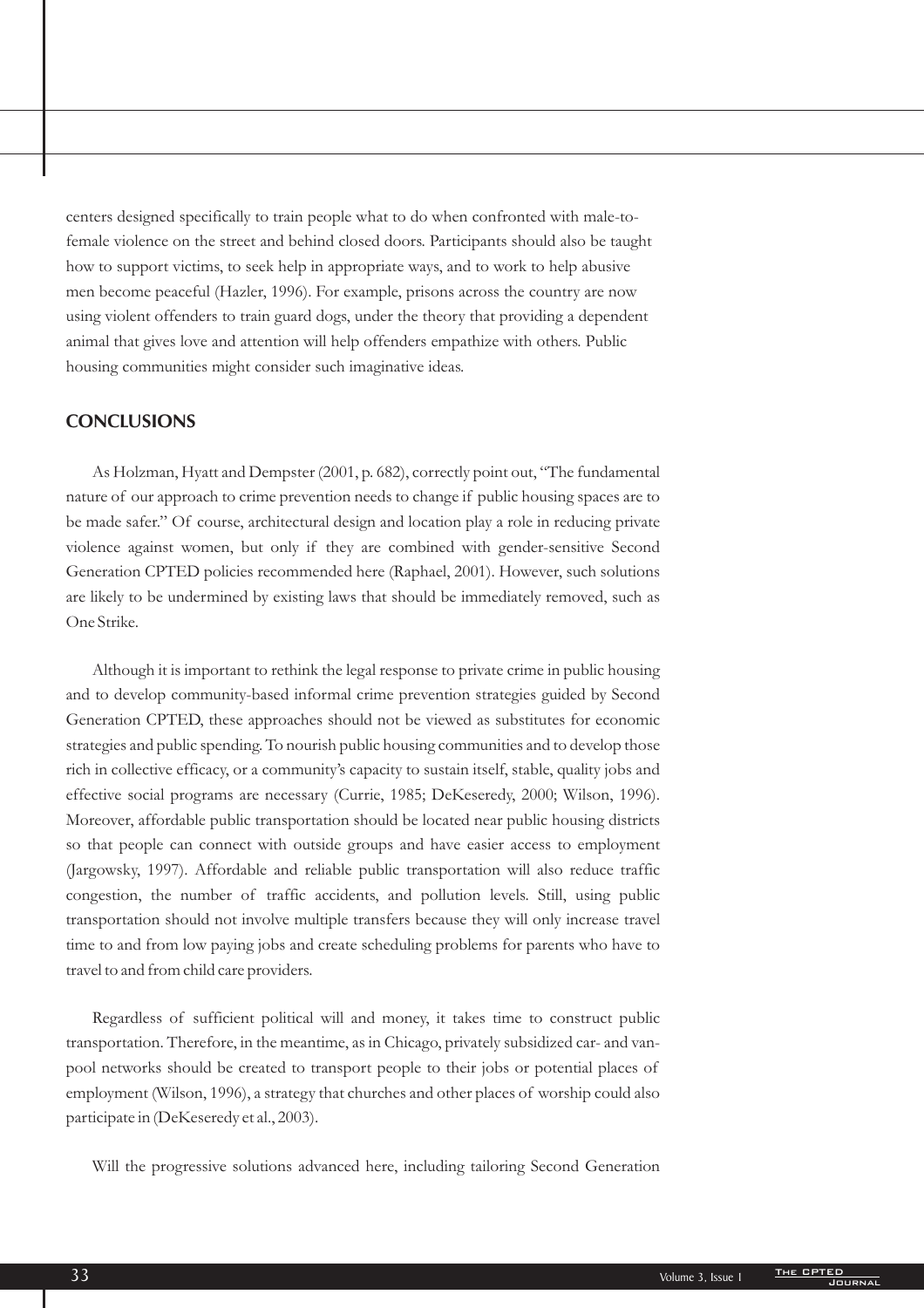CPTED to meet the needs of abused women, really make a difference? Perhaps Jargowsky (1997, p. 213) has the best answer to this question: "The task is difficult and the results of even our best efforts are uncertain, but to continue our current path is to give the wrong answer to Martin Luther King's question: 'Where do we go from here – chaos or community?'" Hopefully, policy makers, academics, and the general public will choose the latter.

#### **REFERENCES**

Adams, D., & Goldbard, A. (2001). *Creative community: The art of cultural development*. New York: Rockefeller Foundation.

Alvi, S., Schwartz, M.D., DeKeseredy, W.S., & Maume, M.O. (2001). Women's fear of crime in Canadian public housing. Violence against women, 7, 638-661.

Ames, L.J., & Dunham, K.T. (2002). Asymptotic justice: Probation as a criminal justice response to intimate partner violence. Violence against women, 8, 6-34.

Bourgois, P. (1995). *In search of respect: Selling crack in El Barrio*. New York: Cambridge University Press.

Bowker, L.H. (1998). On the difficulty of eradicating masculine violence: Multisystem overdetermination. In L.H. Bowker (Ed.), *Masculinities and violence* (pp. 1-14). Thousand Oaks, CA: Sage.

Brassard, A. (2003). Integrating the planning process and second-generation CPTED. *The CPTED* , 2, 46-53. *Journal*

Cleveland, G., & Saville, G. (2003a). An introduction to 2nd generation CPTED – part 1 [Online]. Available: www.cpted.net.

Cleveland, G., & Saville, G. (2003b). An introduction to 2nd generation CPTED – part 2 [Online]. Available: www.cpted.net.

Connell, R.W. (1995). Masculinities. Berkeley: University of California Press.

Conway, J.F. (2001). The Canadian family in crisis, 4th ed. Toronto: Lorimer.

Currie, E. (1985). Confronting crime: An American challenge. New York: Pantheon.

Currie, E. (1993). Reckoning: Drugs, the cities and the American future. New York: Hill and Wang.

DeKeseredy, W.S. (1995). Enhancing the quality of survey data on woman abuse: Examples from a Canadian national survey. Violence against women, 1, 158-173.

DeKeseredy, W.S. (2000). *Women, crime and the Canadian criminal justice system*. Cincinnati: Anderson. DeKeseredy, W.S., Alvi, S., & Schwartz, M.D. (2004). Curbing woman abuse and poverty: Is "wedfare" the cure? *Paper submitted for review to Critical Criminology.*

DeKeseredy, W.S., Alvi, S., Schwartz, M.D., & Perry, B. (1999). Violence against and the harassment of women in Canadian public housing. Canadian Review of Sociology and Anthropology, 36, 499-516.

DeKeseredy, W.S., Alvi, S. Schwartz, M.D., & Tomaszewski, E.A. (2003). *Under siege: Poverty and*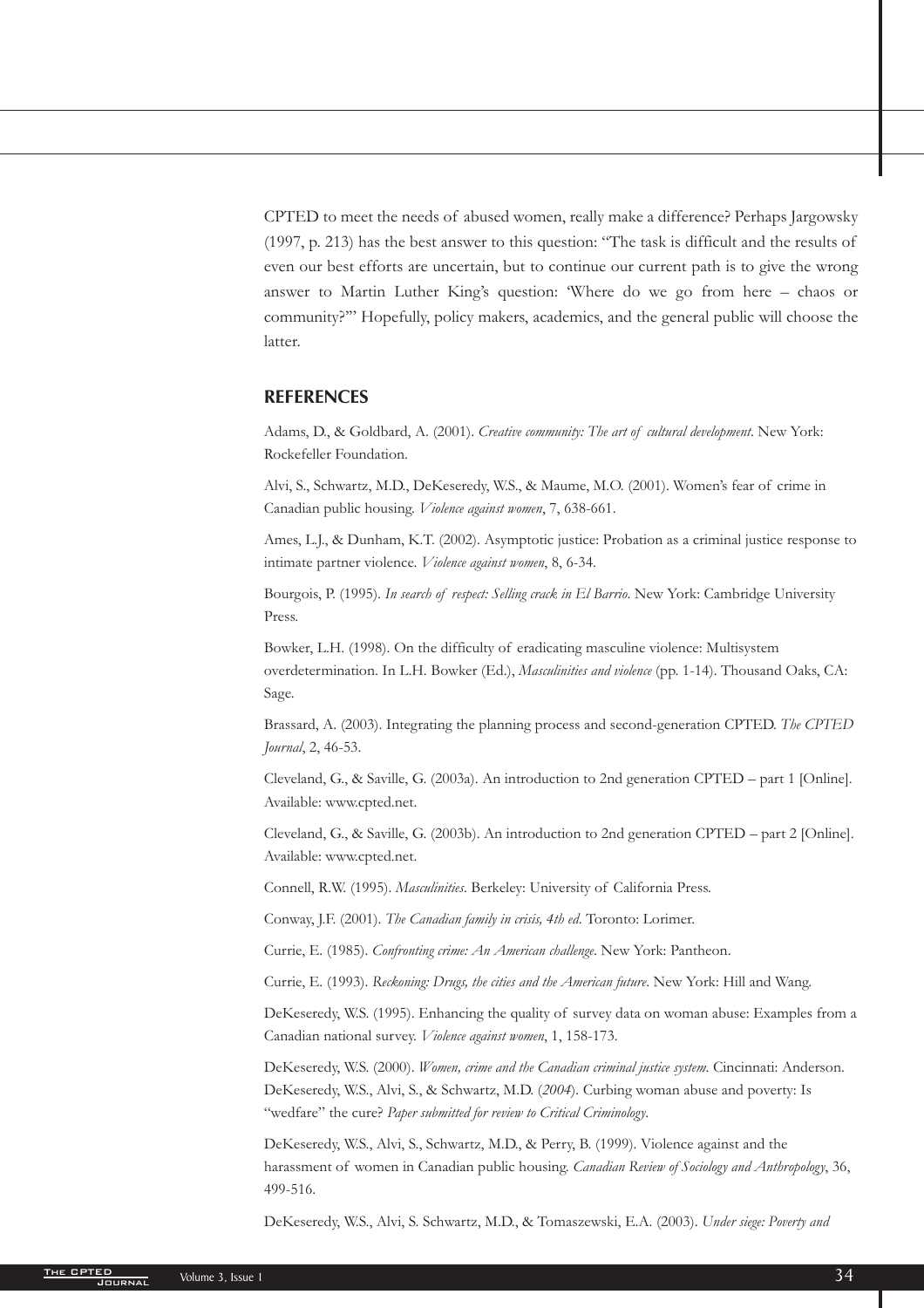*crime in a public housing community* . Lanham, MD: Lexington Books.

DeKeseredy, W.S., & Renzetti, C.M. (in press). What about the women? A feminist commentary on crime inside public housing units. Paper submitted for review to The Critical Criminologist.

function of economic exclusion and male peer support. *Women's Health and Urban Life*, 1, 26-45. DeKeseredy, W.S., & Schwartz, M.D. (2002). Theorizing public housing woman abuse as a

woman abuse on the Canadian college campus. *Violence against women*, 6, 918-935. DeKeseredy, W.S., Schwartz, M.D., & Alvi, S. (2000). The role of profeminist men in dealing with

*The wrong stuff: An introduction to the sociological study of deviance,* Ellis, D., & DeKeseredy, W.S. (1996). *2nd ed.* Toronto: Allyn & Bacon.

Ferrell, J. (1993). Crimes of style: Urban graffiti and the politics of criminality. New York: Garland.

Funk, R.E. (1993). Stopping rape: A challenge for men. Philadelphia: New Society Publishers.

Gilligan, J. (2001). Preventing violence. New York: Thames and Hudson.

Hazler, R. (1996). *Breaking the cycle of violence: Interventions for bullying and victimization*. Washington, D.C.: Accelerated Development.

Hirschi, T. (1969). Causes of delinquency. Berkeley, CA: University of California Press.

housing: Mapping the nexus of offense, place, gender, and race. *Violence against women*, 6, 662-684. Holzman, H.R., Hyatt, R.A., & Dempster, J.M. (2001). Patterns of aggravated assault in public

housing: A two site analysis. *Criminology & public policy*, 3, 3-38. Ireland, T.O., Thornberry, T.P., Y Loeber, R. (2003). Violence among adolescents living in public

A. Sutton (Eds.), *Crime prevention in Australia: Issues in policy and research* (pp. 38-63). Annandale, James, S. (1997). Crime prevention and public housing: The dynamics of control. In P. O'Malley & Australia: Federation Press.

Jargowsky, P.A. (1997). *Poverty and place: Ghettos, barrios, and the American city*. New York: Russell Sage Foundation.

Johnson, A.G. (1997). *The gender knot: Unraveling our patriarchal legacy*. Philadelphia: Temple University Press.

Messerschmidt, J.W. (2000). *Nine lives: Adolescent masculinities, the body, and violence*. Boulder, CO: Westview.

Raphael, J. (2001). Public housing and domestic violence. *Violence against women*, 7, 699-706.

Reiman, J. (2004). The rich get richer and the poor get prison: Ideology, class, and criminal justice, 7th ed. Boston: Allyn & Bacon.

for battered women. *Violence against women*, 7, 685-698. Renzetti, C.M. (2001). "One strike and you're out": Implications of a federal crime control policy

victimization among women public housing residents. Women's Health and Urban Life, 1, 46-65. Renzetti, C.M., & Maier, S.L. (2002). "Private" crime in public housing: Fear of crime and violent

*Science,* multilevel study of collective efficacy. 277, 918-924. Sampson, R.J., Raudenbush, S.W., & Earls, F. (1997). Neighborhoods and violent crime: A